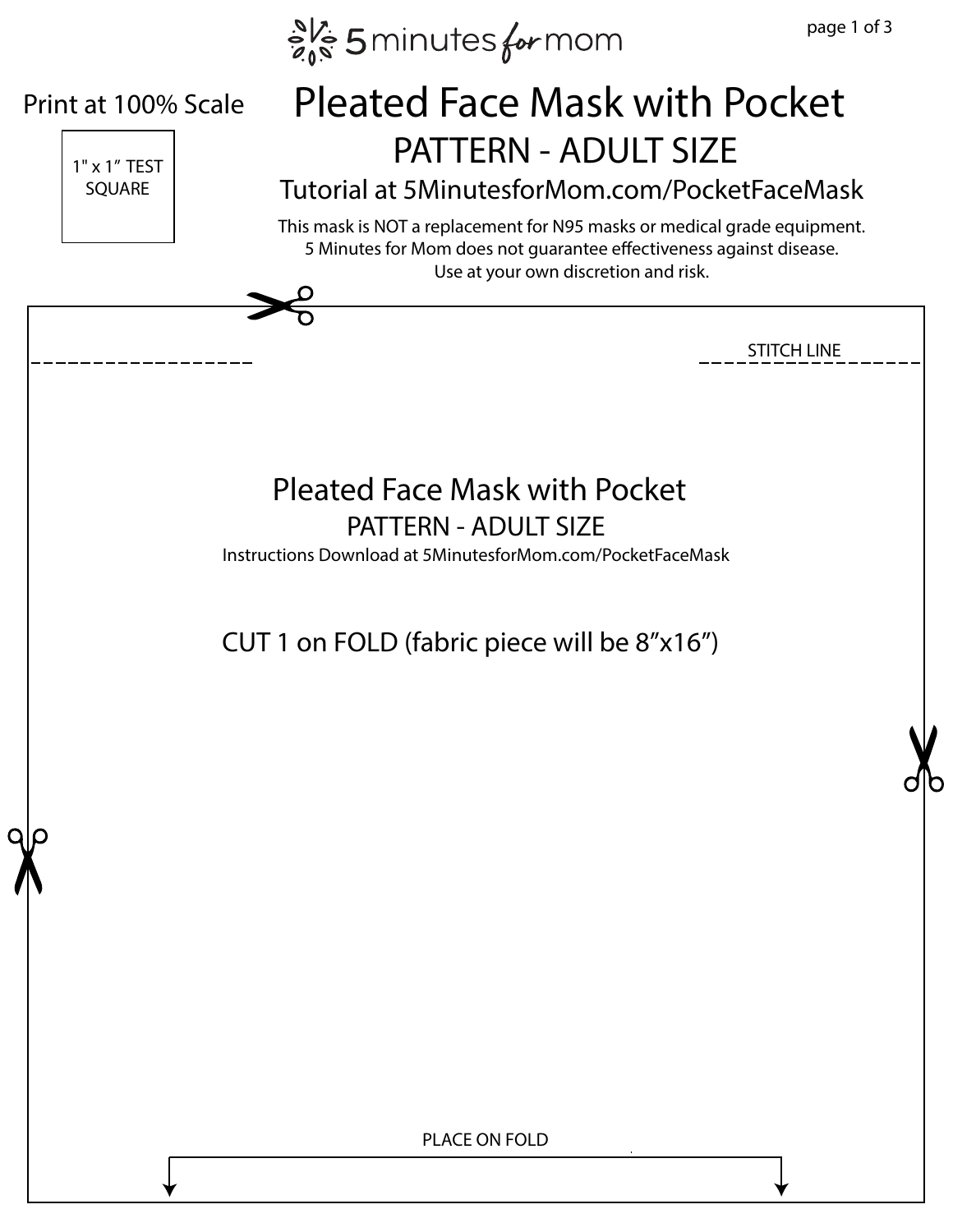$e^{N_c}$  5 minutes for mom

#### Print at 100% Scale



## TEX 1" TEST Pleated Face Mask with Pocket

### SQUARE Tutorial at 5MinutesforMom.com/PocketFaceMask

This mask is NOT a replacement for N95 masks or medical grade equipment. 5 Minutes for Mom does not guarantee effectiveness against disease. Use at your own discretion and risk.



### NOTE: This is the ADULT SIZE MASK. For CHILD SIZE PATTERNS visit Visit www.5minutesformom.com/pocketfacemask

Face masks should not be used on children under two years of age or on any person who is unable to remove the mask themselves or who is experiencing difficulty breathing.